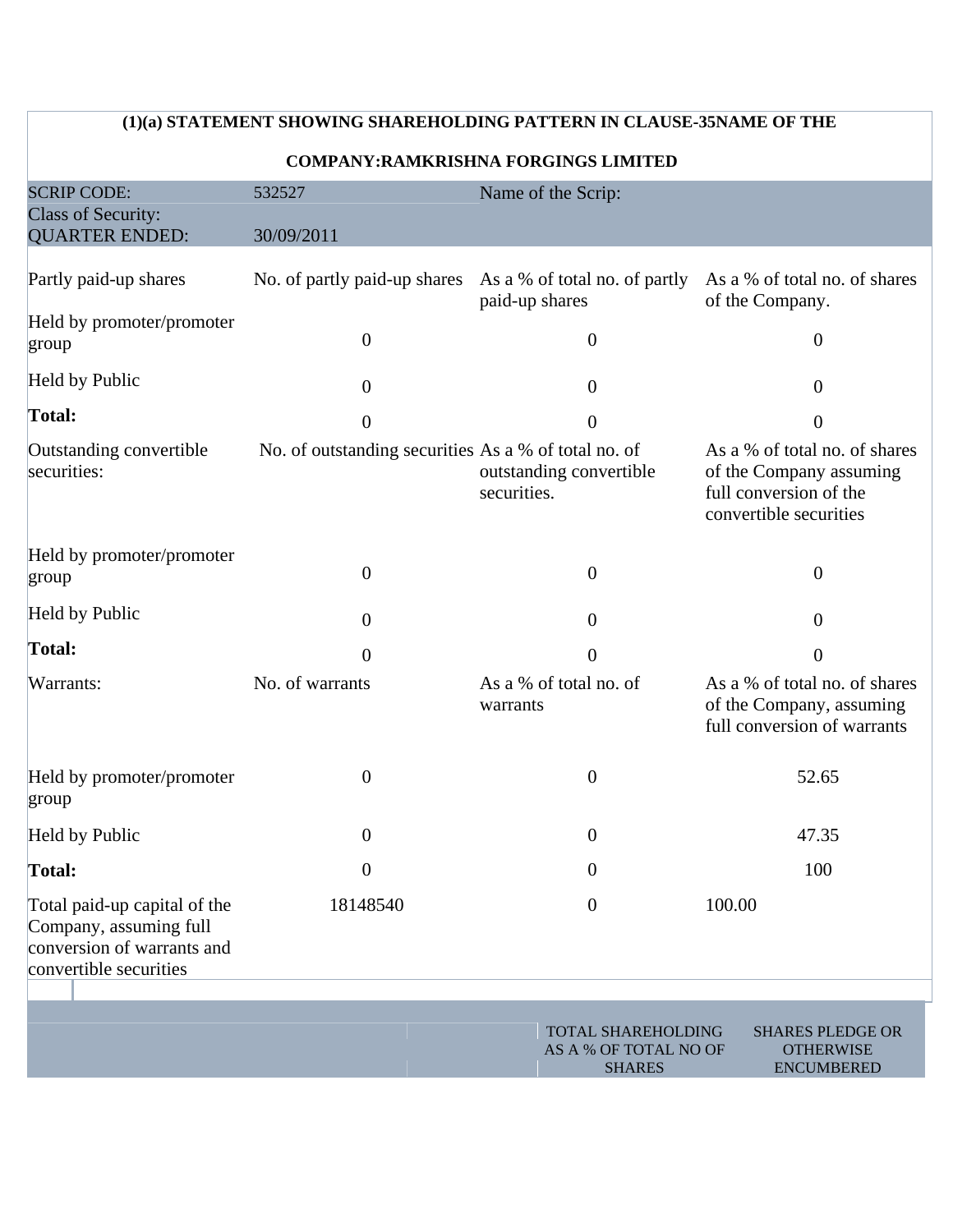| <b>CATEGOR</b><br>Y<br><b>CODE</b> | <b>CATEGORY OF</b><br><b>SHAREHOLDER</b>                         | NO OF<br><b>SHAREHOLDER</b><br>${\bf S}$ | <b>TOTAL</b><br><b>NUMBE</b><br>R OF<br><b>SHARES</b> | <b>NO OF SHARES</b><br><b>HELD IN</b><br><b>DEMATERIALIZE</b><br><b>D FORM</b> | AS a     | As a<br>PERCENTAG PERCENTAG<br>$E$ of $(A+B)$ $E$ of $(A+B+C)$ SHARES | <b>NUMBE</b><br>R OF | AS a<br><b>PERCENTAGE</b>             |
|------------------------------------|------------------------------------------------------------------|------------------------------------------|-------------------------------------------------------|--------------------------------------------------------------------------------|----------|-----------------------------------------------------------------------|----------------------|---------------------------------------|
| $($ $\Gamma$                       | (II)                                                             | (III)                                    | (IV)                                                  | (V)                                                                            | (VI)     | (VII)                                                                 | (VIII)               | $(IX)=(VIII)/(IV)*10$<br>$\mathbf{0}$ |
| (A)                                | <b>PROMOTER</b><br><b>AND</b><br><b>PROMOTER</b><br><b>GROUP</b> |                                          |                                                       |                                                                                |          |                                                                       |                      |                                       |
| '(1)                               | <b>INDIAN</b>                                                    |                                          |                                                       |                                                                                |          |                                                                       |                      |                                       |
| (a)                                | Individual /HUF                                                  | $\tau$                                   | 1584640                                               | 1584640                                                                        | 8.73     | 8.73                                                                  | $\boldsymbol{0}$     | 0.00                                  |
| (b)                                | Central<br>Government/State<br>Government(s)                     | $\boldsymbol{0}$                         | $\boldsymbol{0}$                                      | $\boldsymbol{0}$<br>0.00<br>0.00                                               |          |                                                                       | $\boldsymbol{0}$     | $0.00\,$                              |
| (c)                                | <b>Bodies Corporate</b>                                          | 3                                        | 7971037                                               | 7971037                                                                        | 43.92    | 43.92                                                                 | 3200000              | 40.15                                 |
| (d)                                | Financial<br>Institutions /<br><b>Banks</b>                      | $\boldsymbol{0}$                         | $\boldsymbol{0}$                                      | $\boldsymbol{0}$                                                               | 0.00     | $0.00\,$                                                              | $\boldsymbol{0}$     | 0.00                                  |
| (e)                                | Others                                                           | $\boldsymbol{0}$                         | $\boldsymbol{0}$                                      | $\boldsymbol{0}$                                                               | 0.00     | 0.00                                                                  | $\boldsymbol{0}$     | $0.00\,$                              |
|                                    | Sub-Total $A(1)$ :                                               | $10\,$                                   | 9555677                                               | 9555677                                                                        | 52.65    | 52.65                                                                 | 3200000              | 33.49                                 |
| '(2)                               | <b>FOREIGN</b>                                                   |                                          |                                                       |                                                                                |          |                                                                       |                      |                                       |
| (a)                                | Individuals<br>(NRIs/Foreign<br>Individuals)                     | $\boldsymbol{0}$                         | $\boldsymbol{0}$                                      | $\boldsymbol{0}$                                                               | 0.00     | 0.00                                                                  | $\boldsymbol{0}$     | 0.00                                  |
| (b)                                | <b>Bodies Corporate</b>                                          | $\boldsymbol{0}$                         | $\boldsymbol{0}$                                      | $\boldsymbol{0}$                                                               | 0.00     | $0.00\,$                                                              | $\boldsymbol{0}$     | 0.00                                  |
| (c)                                | Institutions                                                     | $\boldsymbol{0}$                         | $\boldsymbol{0}$                                      | $\boldsymbol{0}$                                                               | 0.00     | $0.00\,$                                                              | $\boldsymbol{0}$     | 0.00                                  |
| (d)                                | Others                                                           | $\boldsymbol{0}$                         | $\boldsymbol{0}$                                      | $\boldsymbol{0}$                                                               | $0.00\,$ | $0.00\,$                                                              | $\boldsymbol{0}$     | 0.00                                  |
|                                    | Sub-Total $A(2)$ :                                               | $\boldsymbol{0}$                         | $\boldsymbol{0}$                                      | $\boldsymbol{0}$                                                               | $0.00\,$ | $0.00\,$                                                              | $\boldsymbol{0}$     | 0.00                                  |
|                                    | Total<br>$A=A(1)+A(2)$                                           | $10\,$                                   | 9555677                                               | 9555677                                                                        | 52.65    | 52.65                                                                 | 3200000              | 33.49                                 |
| (B)                                | <b>PUBLIC</b><br>SHAREHOLDIN<br>$\mathbf G$                      |                                          |                                                       |                                                                                |          |                                                                       |                      |                                       |
| (1)                                | <b>INSTITUTIONS</b>                                              |                                          |                                                       |                                                                                |          |                                                                       |                      |                                       |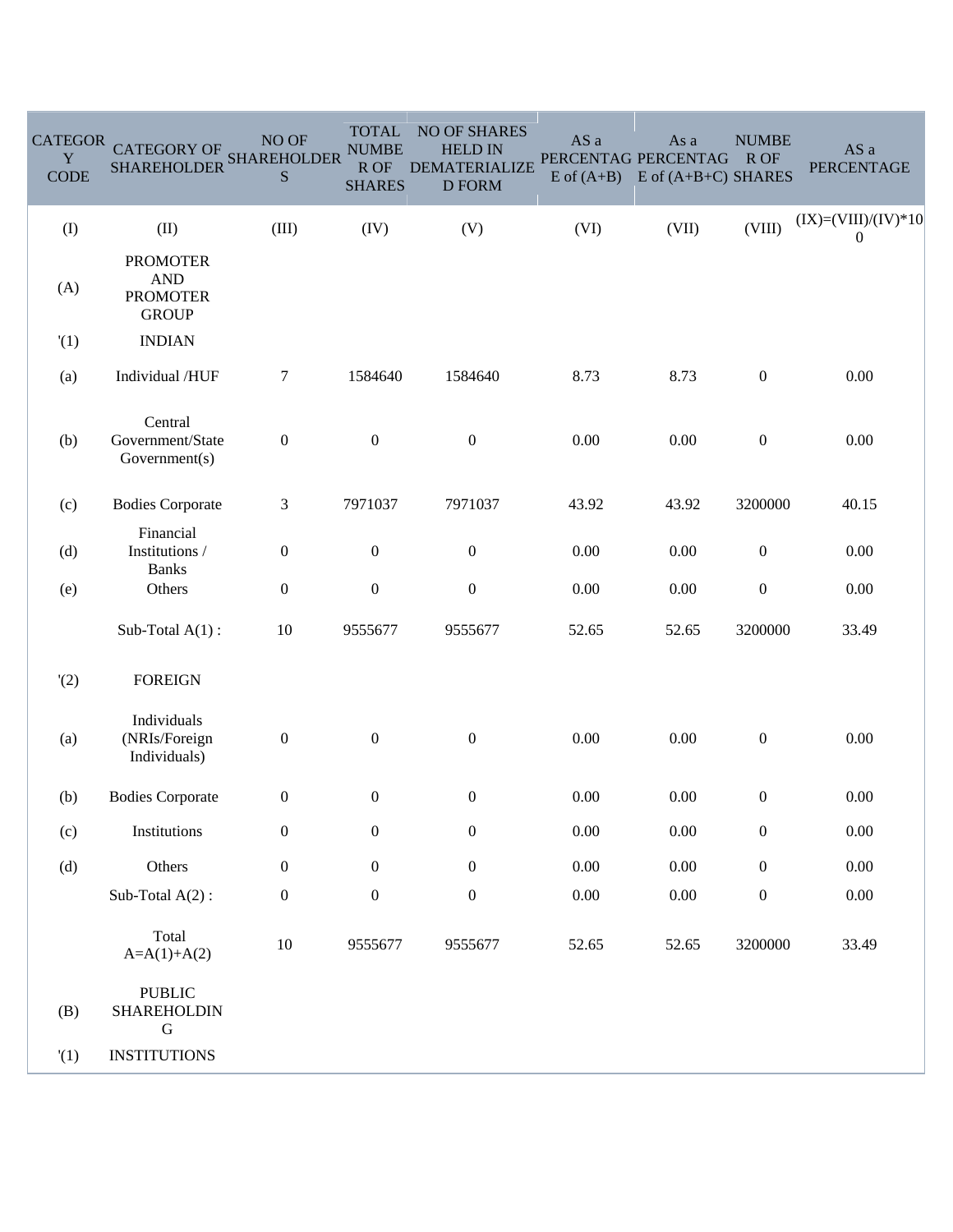| (a)   | <b>Mutual Funds</b><br>/UTI                                           | $\sqrt{2}$       | 3619094          | 3619094          | 19.94    | 19.94    |  |
|-------|-----------------------------------------------------------------------|------------------|------------------|------------------|----------|----------|--|
| (b)   | Financial<br>Institutions<br>/ $Banks$                                | $\boldsymbol{0}$ | $\boldsymbol{0}$ | $\boldsymbol{0}$ | $0.00\,$ | $0.00\,$ |  |
| (c)   | Central<br>Government /<br>State<br>Government(s)                     | $\boldsymbol{0}$ | $\boldsymbol{0}$ | $\boldsymbol{0}$ | $0.00\,$ | $0.00\,$ |  |
| (d)   | Venture Capital<br>Funds                                              | $\boldsymbol{0}$ | $\boldsymbol{0}$ | $\boldsymbol{0}$ | $0.00\,$ | $0.00\,$ |  |
| (e)   | Insurance<br>Companies                                                | $\boldsymbol{0}$ | $\boldsymbol{0}$ | $\boldsymbol{0}$ | 0.00     | $0.00\,$ |  |
| (f)   | Foreign<br>Institutional<br>Investors                                 | $\,1$            | 252828           | 252828           | 1.39     | 1.39     |  |
| (g)   | Foreign Venture<br>Capital Investors                                  | $\boldsymbol{0}$ | $\boldsymbol{0}$ | $\boldsymbol{0}$ | $0.00\,$ | $0.00\,$ |  |
| (h)   | Others                                                                | $\boldsymbol{0}$ | $\boldsymbol{0}$ | $\boldsymbol{0}$ | 0.00     | $0.00\,$ |  |
|       | Sub-Total $B(1)$ :                                                    | $\mathfrak{Z}$   | 3871922          | 3871922          | 21.33    | 21.33    |  |
| $(2)$ | $\rm{NON-}$<br><b>INSTITUTIONS</b>                                    |                  |                  |                  |          |          |  |
| (a)   | <b>Bodies Corporate</b>                                               | 161              | 1395226          | 1395226          | 7.69     | 7.69     |  |
| (b)   | Individuals                                                           |                  |                  |                  |          |          |  |
|       | (i) Individuals<br>holding nominal<br>share capital upto<br>Rs.1 lakh | 3181             | 1029199          | 1026199          | 5.65     | 5.65     |  |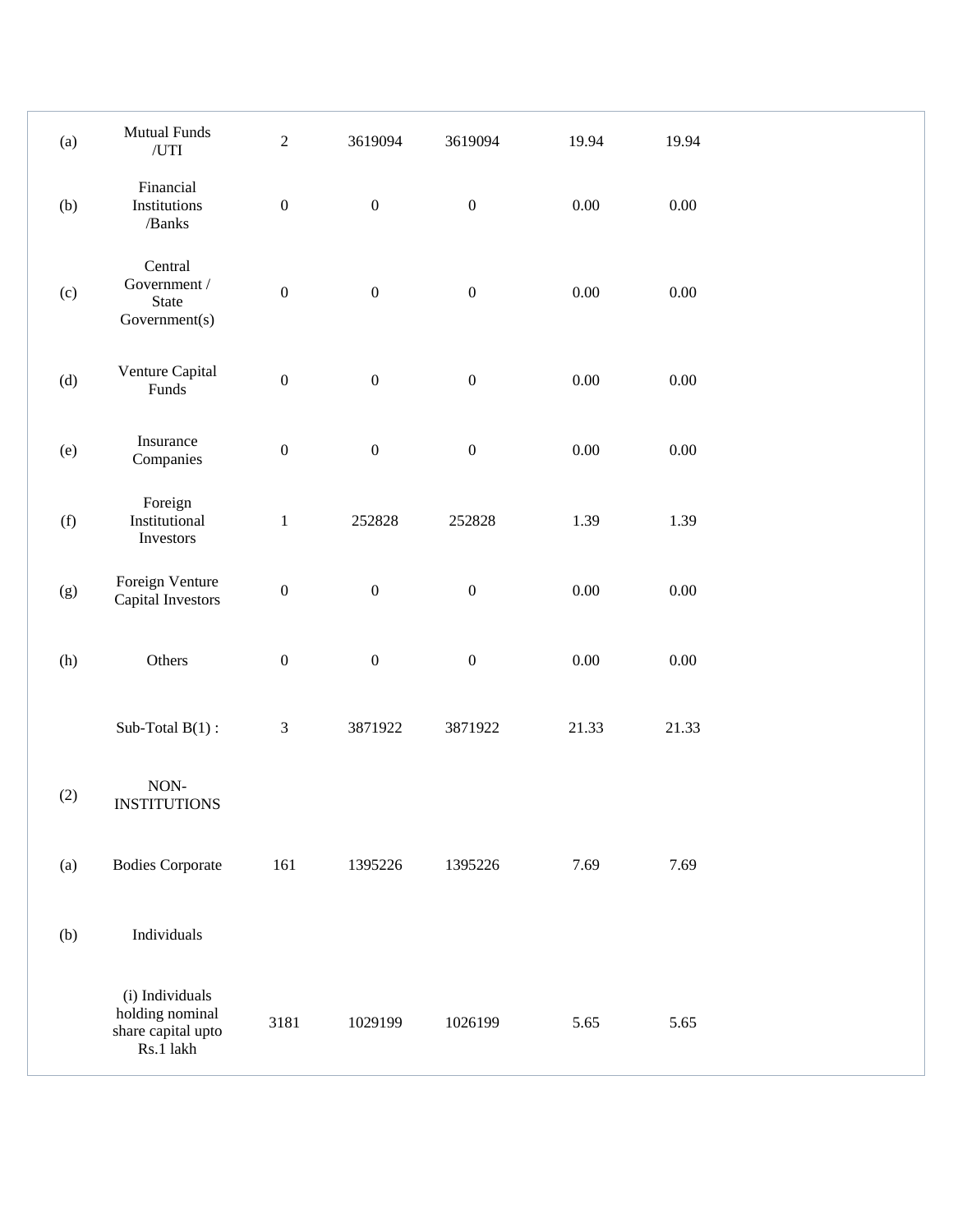|       |                            | (ii) Individuals<br>holding nominal<br>share capital in<br>excess of Rs.1<br>lakh | 16               | 2280157               | 2280157      | 12.56                                                                                                                                                              | 12.56      |                        |                                                                                  |
|-------|----------------------------|-----------------------------------------------------------------------------------|------------------|-----------------------|--------------|--------------------------------------------------------------------------------------------------------------------------------------------------------------------|------------|------------------------|----------------------------------------------------------------------------------|
| (c)   |                            | Others                                                                            |                  |                       |              |                                                                                                                                                                    |            |                        |                                                                                  |
|       |                            | <b>NON RESIDENT</b><br><b>INDIANS</b>                                             | 20               | 19135                 | 19135        | 0.11                                                                                                                                                               | 0.11       |                        |                                                                                  |
|       |                            | <b>CLEARING</b><br><b>MEMBERS</b>                                                 | $\overline{4}$   | 224                   | 224          | 0.00                                                                                                                                                               | 0.00       |                        |                                                                                  |
|       |                            | Sub-Total $B(2)$ :                                                                | 3382             | 4720941               | 4715803      | 26.01                                                                                                                                                              | 26.01      |                        |                                                                                  |
|       |                            | Total<br>$B=B(1)+B(2)$ :                                                          | 3385             | 8592863               | 8587725      | 47.35                                                                                                                                                              | 47.35      |                        |                                                                                  |
|       |                            | Total $(A+B)$ :                                                                   | 3395             | 18148540              | 18143402     | 100.00                                                                                                                                                             | 100.00     |                        |                                                                                  |
| (c)   |                            | Shares held by<br>custodians,<br>against which                                    |                  |                       |              |                                                                                                                                                                    |            |                        |                                                                                  |
|       |                            | Depository<br>Receipts have<br>been issued                                        |                  |                       |              |                                                                                                                                                                    |            |                        |                                                                                  |
| (1)   |                            | Promoter and<br>Promoter Group                                                    |                  |                       |              |                                                                                                                                                                    |            |                        |                                                                                  |
|       | '(2)                       | Public                                                                            | $\boldsymbol{0}$ | $\mathbf{0}$          | $\mathbf{0}$ | 0.00                                                                                                                                                               | 0.00       |                        |                                                                                  |
|       |                            | <b>GRAND TOTAL</b><br>$(A+B+C)$ :                                                 | 3395             | 18148540              | 18143402     | 100.00                                                                                                                                                             | 0.00       | 3200000                | 17.63                                                                            |
|       |                            |                                                                                   |                  |                       |              |                                                                                                                                                                    |            |                        |                                                                                  |
|       |                            |                                                                                   |                  |                       |              | Statement showing holding of securities (including shares, warrants, convertible securities) of persons<br>belonging to the category "Promoter and Promoter Group" |            |                        |                                                                                  |
| Sr.No | Name of the<br>Shareholder | <b>Details of Shares</b><br>held                                                  |                  | Encumbered shares (*) |              | Details of Warrants                                                                                                                                                | securities | Details of convertible | Total<br><b>Shares</b><br>(including<br>underlying<br>shares<br>assuming<br>full |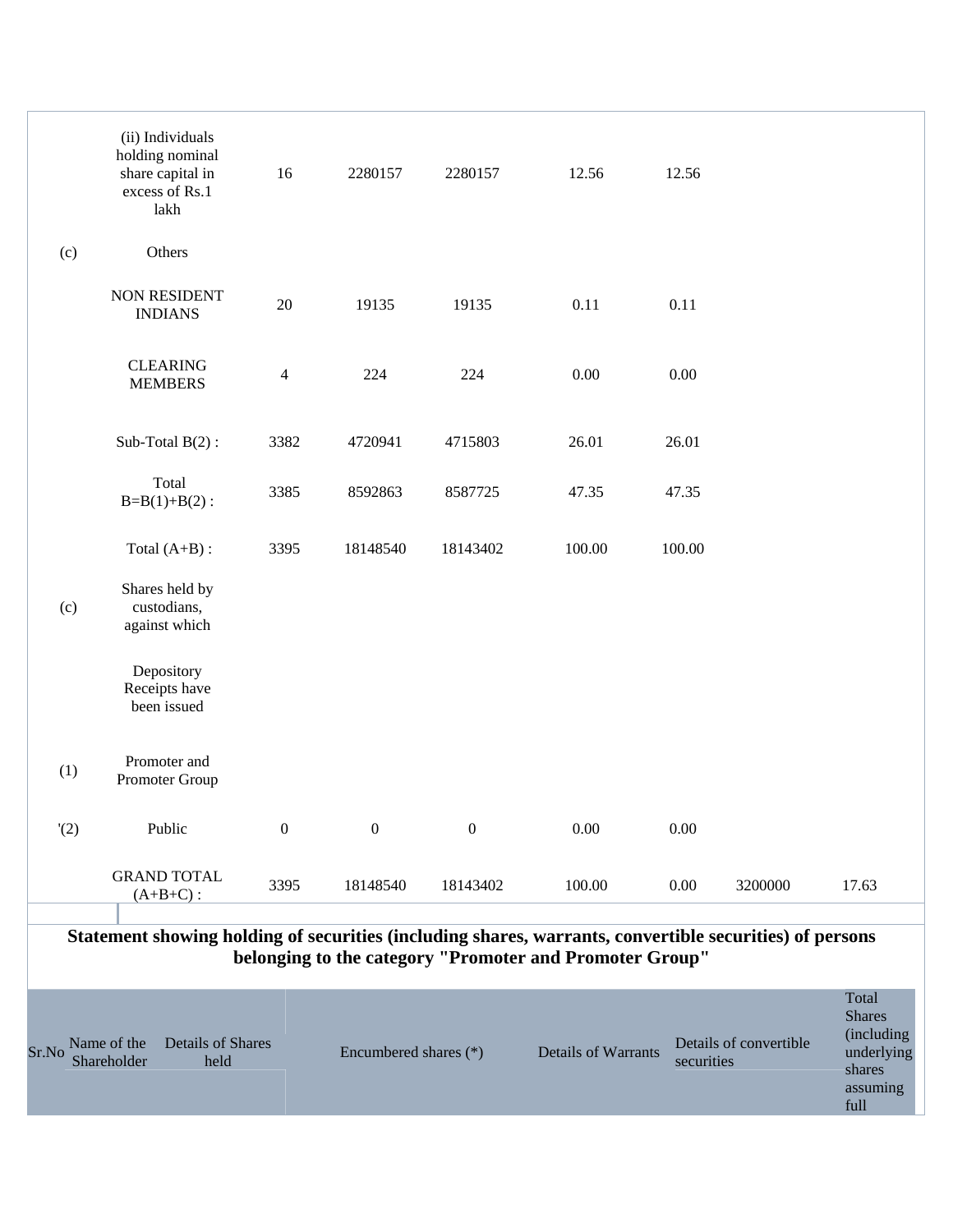|     |                                                                               |         | No. of As a % of Pledge<br>Shares grand total Pleuge<br>held $(A)+(B)+(C)$ Shares |                  | AS a percentage $(A) + (B) +$ | grand total<br>$(C)$ of sub- | $\sigma$<br>warrants<br>held | AS a % of Number As a % total Number of<br>number of<br>warrants of<br>the smae | convertible<br>securities<br>held | As a % total<br>number of<br>convertible<br>securities of the | conversion<br>of<br>warrants<br>and<br>convertible<br>securities)<br>as a % of<br>diluted<br>share<br>capital |
|-----|-------------------------------------------------------------------------------|---------|-----------------------------------------------------------------------------------|------------------|-------------------------------|------------------------------|------------------------------|---------------------------------------------------------------------------------|-----------------------------------|---------------------------------------------------------------|---------------------------------------------------------------------------------------------------------------|
| (1) | (11)                                                                          | (111)   | (IV)                                                                              | (V)              | $(VI)=(V)/(III)*100$          | clause $(I)(a)$<br>(VII)     | (VIII)                       | class<br>(IX)                                                                   | (X)                               | same class<br>(XI)                                            | (XII)                                                                                                         |
| -1  | <b>RIDDHI</b><br>PORTFOLIO <sub>5966037</sub><br><b>PRIVATE</b><br><b>LTD</b> |         | 32.87                                                                             | 3200000          | 53.64                         | 17.63                        | $\boldsymbol{0}$             | 0.00                                                                            | $\boldsymbol{0}$                  | 0.00                                                          | 0.00                                                                                                          |
| 2   | <b>EASTERN</b><br><b>CREDIT</b><br><b>CAPITAL</b><br><b>LIMITED</b>           | 1235000 | 6.80                                                                              | $\boldsymbol{0}$ | 0.00                          | 0.00                         | $\boldsymbol{0}$             | 0.00                                                                            | $\boldsymbol{0}$                  | 0.00                                                          | 0.00                                                                                                          |
| 3   | <b>EASTERN</b><br><b>CREDIT</b><br><b>CAPITAL</b><br><b>LIMITED</b>           | 770000  | 4.24                                                                              | $\mathbf{0}$     | 0.00                          | $0.00\,$                     | $\boldsymbol{0}$             | 0.00                                                                            | $\boldsymbol{0}$                  | 0.00                                                          | 0.00                                                                                                          |
| 4   | <b>MAHABIR</b><br>PRASAD 4510000<br>JALAN                                     |         | 2.49                                                                              | $\boldsymbol{0}$ | 0.00                          | 0.00                         | $\boldsymbol{0}$             | 0.00                                                                            | $\boldsymbol{0}$                  | 0.00                                                          | 0.00                                                                                                          |
| 5   | <b>RASHMI</b><br><b>JALAN</b>                                                 | 418750  | 2.31                                                                              | $\boldsymbol{0}$ | 0.00                          | $0.00\,$                     | $\boldsymbol{0}$             | 0.00                                                                            | $\boldsymbol{0}$                  | $0.00\,$                                                      | $0.00\,$                                                                                                      |
| 6   | <b>NARESH</b><br><b>JALAN</b>                                                 | 285750  | 1.57                                                                              | $\boldsymbol{0}$ | $0.00\,$                      | $0.00\,$                     | $\boldsymbol{0}$             | $0.00\,$                                                                        | $\boldsymbol{0}$                  | 0.00                                                          | 0.00                                                                                                          |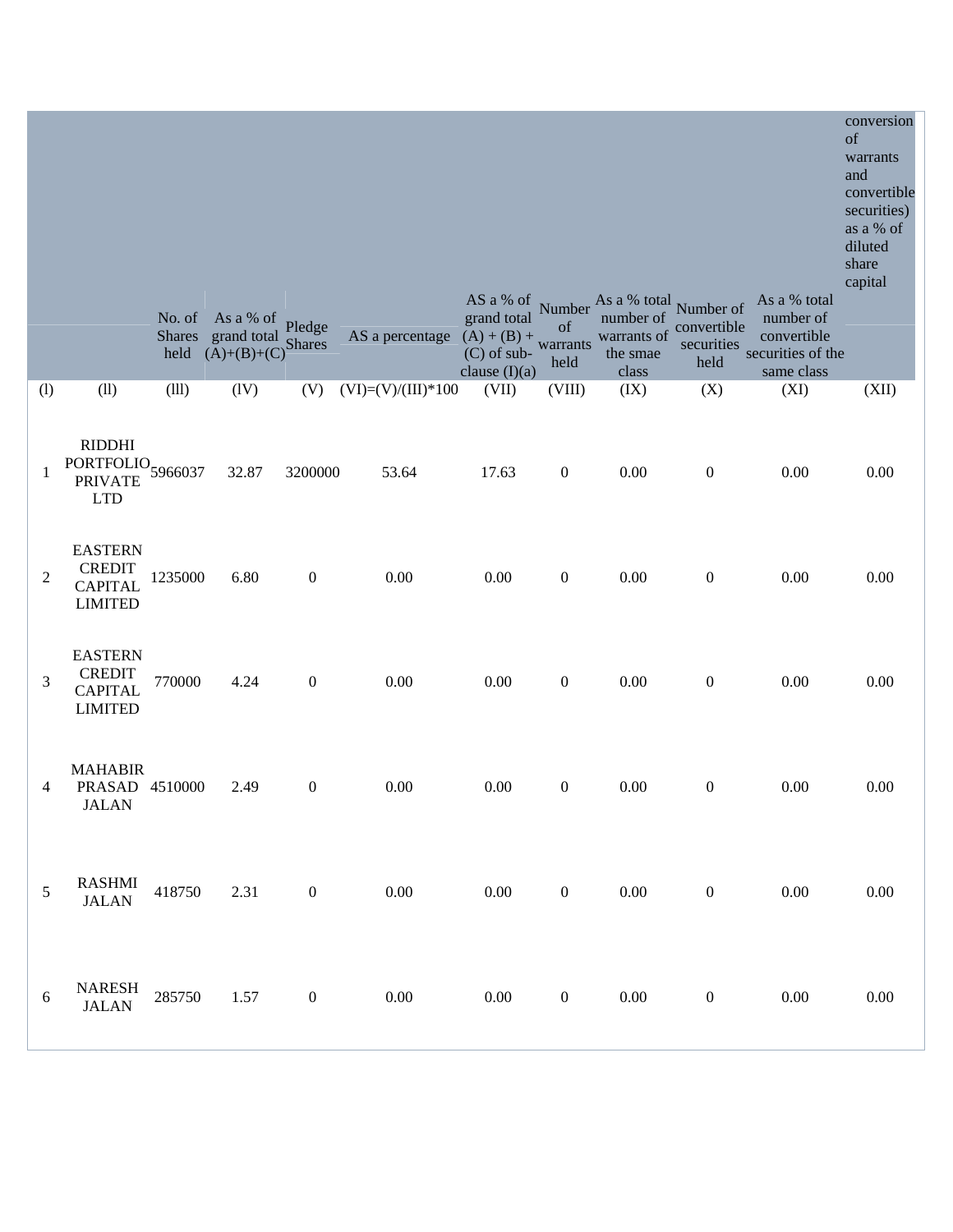| $\overline{7}$ | <b>NARESH</b><br><b>JALAN</b>                   | 268750 | 1.48  | $\boldsymbol{0}$ | 0.00  | $0.00\,$ | $\boldsymbol{0}$ | $0.00\,$ | $\boldsymbol{0}$ | 0.00     | $0.00\,$ |
|----------------|-------------------------------------------------|--------|-------|------------------|-------|----------|------------------|----------|------------------|----------|----------|
| 8              | <b>MAHABIR</b><br><b>PRASAD</b><br><b>JALAN</b> | 120000 | 0.66  | $\boldsymbol{0}$ | 0.00  | $0.00\,$ | $\boldsymbol{0}$ | $0.00\,$ | $\boldsymbol{0}$ | 0.00     | 0.00     |
| 9              | <b>PAWAN</b><br><b>KUMAR</b><br><b>KEDIA</b>    | 35250  | 0.19  | $\boldsymbol{0}$ | 0.00  | $0.00\,$ | $\boldsymbol{0}$ | $0.00\,$ | $\boldsymbol{0}$ | $0.00\,$ | 0.00     |
| 10             | <b>PAWAN</b><br><b>KUMAR</b><br><b>KEDIA</b>    | 5140   | 0.03  | $\boldsymbol{0}$ | 0.00  | $0.00\,$ | $\boldsymbol{0}$ | $0.00\,$ | $\boldsymbol{0}$ | $0.00\,$ | $0.00\,$ |
|                | <b>TOTAL: 9555677</b>                           |        | 52.65 | 3200000          | 33.49 | 17.63    | $\boldsymbol{0}$ | $0.00\,$ | $\boldsymbol{0}$ | 0.00     | 0.00     |

**Statement showing holding of securities (including shares, warrants,convertible securities) of persons** 

 $(I)(c)(i)$ 

**belonging to the category "Public" and holding more than 1% of the total number of shares** 

| Sr.No. | Name of the<br>shareholder | Number of<br>shares held | Shares as a<br>percentage of total<br>number of shares<br>{i.e., Grant total<br>$(A)+(B)+(C)$<br>indicated in<br>Statement at para<br>$(I)(a)$ above} |                            | Details of warrants                                        |                                                | Details of convertible<br>securities                                            |  |  |
|--------|----------------------------|--------------------------|-------------------------------------------------------------------------------------------------------------------------------------------------------|----------------------------|------------------------------------------------------------|------------------------------------------------|---------------------------------------------------------------------------------|--|--|
|        |                            |                          |                                                                                                                                                       | Number of<br>warrants held | As a % total<br>number of<br>warrants of the<br>same class | Number of<br>convertible<br>securities<br>held | % w.r.t total<br>number of<br>convertible<br>securities of<br>the same<br>class |  |  |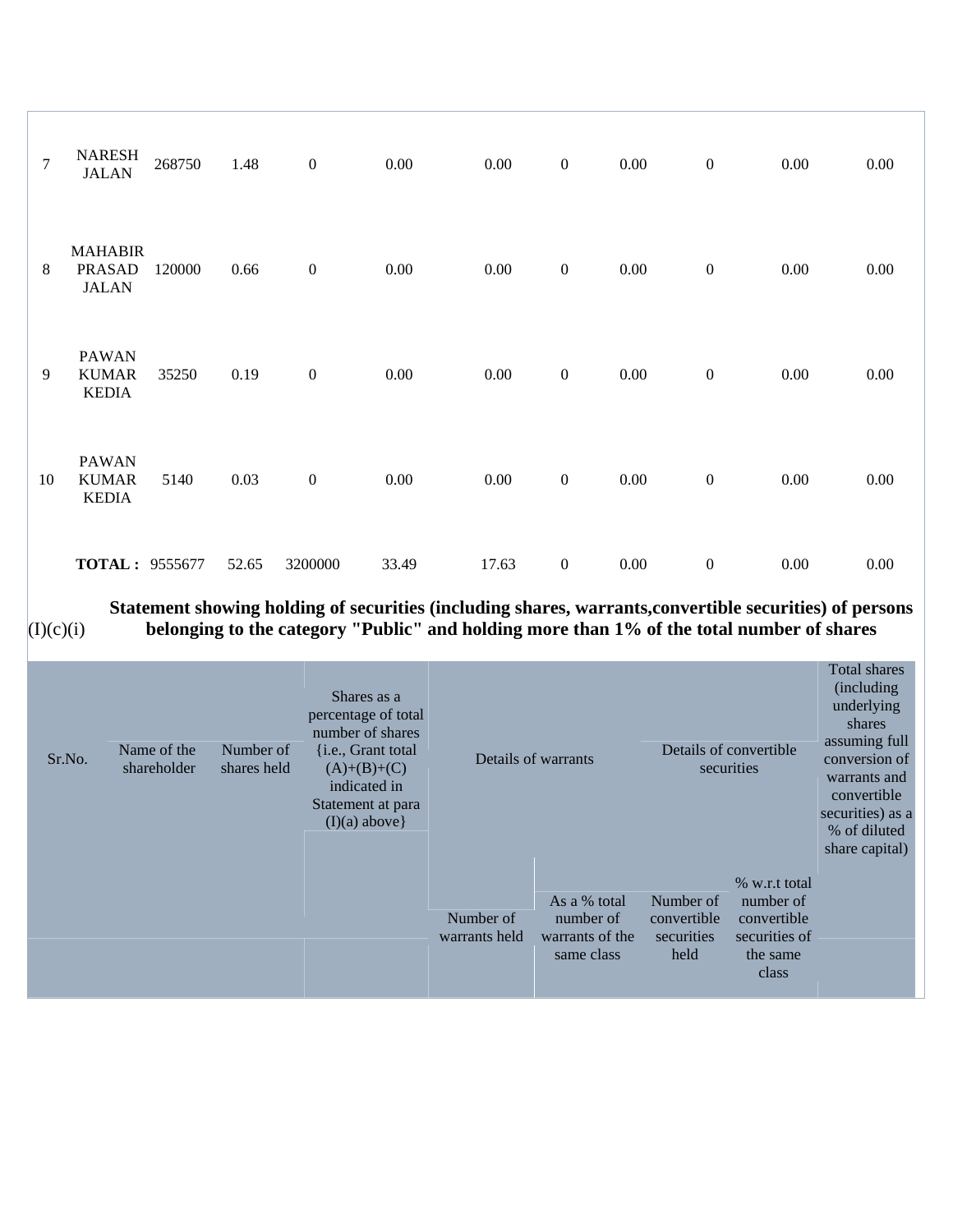| $\mathbf{1}$   | <b>UNIT TRUST</b><br>OF INDIA<br><b>INVESTMENT</b><br><b>ADVISORY</b><br><b>SERVICES</b><br>LTD- $A/C$<br><b>ASCENT</b><br><b>INDIA FUND</b> | 2213000 | 12.19 | $\boldsymbol{0}$ | 0.00     | $\boldsymbol{0}$ | 0.00     | 0.00     |
|----------------|----------------------------------------------------------------------------------------------------------------------------------------------|---------|-------|------------------|----------|------------------|----------|----------|
| $\overline{2}$ | <b>RELIANCE</b><br><b>CAPITAL</b><br>TRUSTEE CO.<br>LTD. - A/C<br><b>RELIANCE</b><br><b>TAX SAVER</b><br>(ELSS) FUND                         | 1406094 | 7.75  | $\boldsymbol{0}$ | 0.00     | $\boldsymbol{0}$ | 0.00     | $0.00\,$ |
| $\mathfrak{Z}$ | <b>LATA</b><br><b>BHANSHALI</b>                                                                                                              | 1000000 | 5.51  | $\boldsymbol{0}$ | $0.00\,$ | $\boldsymbol{0}$ | $0.00\,$ | 0.00     |
| 4              | <b>VIJAY</b><br><b>KUMAR</b><br><b>MISHRA</b>                                                                                                | 788671  | 4.35  | $\boldsymbol{0}$ | $0.00\,$ | $\boldsymbol{0}$ | $0.00\,$ | $0.00\,$ |
| $\sqrt{5}$     | <b>AKG</b><br><b>FINVEST LTD</b>                                                                                                             | 395000  | 2.18  | $\boldsymbol{0}$ | 0.00     | $\boldsymbol{0}$ | $0.00\,$ | 0.00     |
| $\sqrt{6}$     | <b>CITIGROUP</b><br><b>GLOBAL</b><br><b>MARKETS</b><br><b>MAURITIUS</b><br><b>PRIVATE</b><br><b>LIMITED</b>                                  | 252828  | 1.39  | $\boldsymbol{0}$ | 0.00     | $\boldsymbol{0}$ | 0.00     | 0.00     |
| $\tau$         | <b>CHARTERED</b><br><b>FINANCE</b><br>$\mathbf{AND}$<br><b>LEASING</b><br><b>LIMITED</b>                                                     | 251033  | 1.38  | $\boldsymbol{0}$ | 0.00     | $\mathbf{0}$     | 0.00     | 0.00     |
|                | <b>TOTAL:</b>                                                                                                                                | 6306626 | 34.75 | $\boldsymbol{0}$ | $0.00\,$ | $\boldsymbol{0}$ | 0.00     | $0.00\,$ |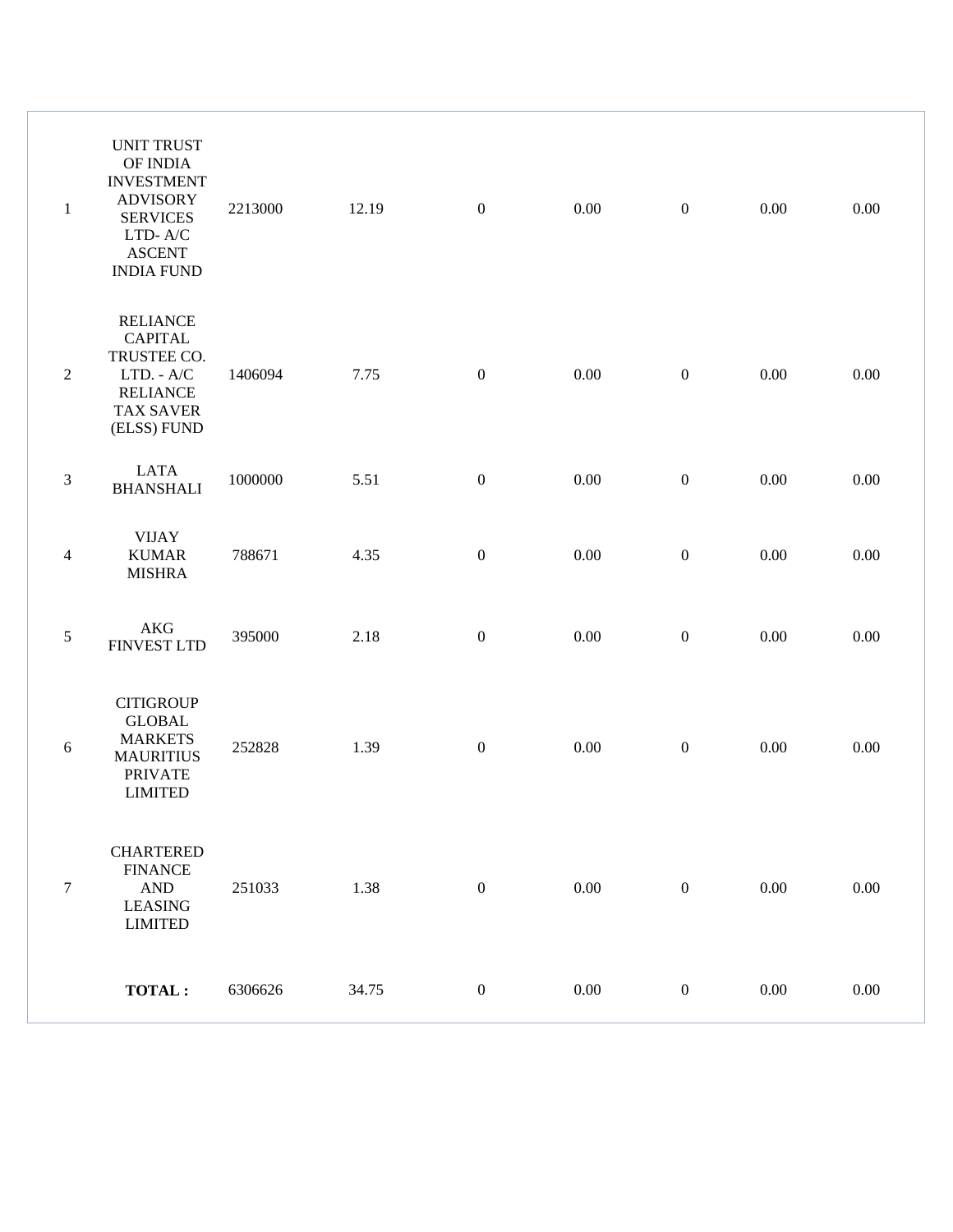|    |                                    | <u>Statement showing holding of securities (including shares, warrants, convertible securities) of persons (together</u><br>with PAC) belonging to the category "Public" and holding more than 5% of the total number of shares of the |                                                  |                                                                                    |                                |                                                          |                               |                                                                                                     |                                                                                                                                                               |      |
|----|------------------------------------|----------------------------------------------------------------------------------------------------------------------------------------------------------------------------------------------------------------------------------------|--------------------------------------------------|------------------------------------------------------------------------------------|--------------------------------|----------------------------------------------------------|-------------------------------|-----------------------------------------------------------------------------------------------------|---------------------------------------------------------------------------------------------------------------------------------------------------------------|------|
|    |                                    |                                                                                                                                                                                                                                        |                                                  |                                                                                    |                                | company                                                  |                               |                                                                                                     |                                                                                                                                                               |      |
|    | the<br><b>Sr.NoPersons</b><br>them | Name $(s)$ of<br>Number Shares as a<br>shareholder(s)shares<br>and the<br>held<br>Acting in<br>Concert<br>(PAC) with                                                                                                                   | $(A)+(B)+(C)$<br>indicated in<br>$(I)(a)$ above} | percentage of total<br>number of shares<br>{i.e., Grant total<br>Statement at para |                                | Details of warrants                                      |                               | Details of convertible<br>securities                                                                | Total shares (including<br>underlying shares<br>assuming full conversion<br>of warrants and<br>convertible securities) as<br>a % of diluted share<br>capital) |      |
|    |                                    |                                                                                                                                                                                                                                        |                                                  |                                                                                    | warrants<br>held               | number of<br>warrants of securities<br>the same<br>class | convertible number of<br>held | Number of As a % total Number of % w.r.t total<br>convertible<br>securities of<br>the same<br>class |                                                                                                                                                               |      |
| 1. | <b>LTD</b>                         | RIDDHI PORTFOLIO PRIVATE                                                                                                                                                                                                               |                                                  | 5966037                                                                            | 32.87                          | $\overline{0}$                                           | 0.00                          | $\overline{0}$                                                                                      | 0.00                                                                                                                                                          | 0.00 |
| 2. |                                    | UNIT TRUST OF INDIA<br><b>INVESTMENT ADVISORY</b><br><b>SERVICES LTD- A/C ASCENT</b><br><b>INDIA FUND</b>                                                                                                                              |                                                  | 2213000                                                                            | 12.19                          | $\theta$                                                 | 0.00                          | $\overline{0}$                                                                                      | 0.00                                                                                                                                                          | 0.00 |
| 3. |                                    | <b>RELIANCE CAPITAL</b><br>TRUSTEE CO. LTD. - A/C<br><b>RELIANCE TAX SAVER</b><br>(ELSS) FUND                                                                                                                                          |                                                  | 1406094                                                                            | 7.75                           | $\overline{0}$                                           | 0.00                          | $\boldsymbol{0}$                                                                                    | 0.00                                                                                                                                                          | 0.00 |
| 4. |                                    | <b>EASTERN CREDIT CAPITAL</b><br><b>LIMITED</b>                                                                                                                                                                                        |                                                  | 1235000                                                                            | 6.80                           | 0                                                        | 0.00                          | $\boldsymbol{0}$                                                                                    | 0.00                                                                                                                                                          | 0.00 |
| 5. |                                    | <b>LATA BHANSHALI</b>                                                                                                                                                                                                                  |                                                  | 1000000                                                                            | 5.51                           | $\boldsymbol{0}$                                         | 0.00                          | $\overline{0}$                                                                                      | 0.00                                                                                                                                                          | 0.00 |
|    |                                    | <b>TOTAL:</b>                                                                                                                                                                                                                          |                                                  | 11820131                                                                           | 65.13                          | $\overline{0}$                                           | 0.00                          | $\overline{0}$                                                                                      | 0.00                                                                                                                                                          | 0.00 |
|    |                                    |                                                                                                                                                                                                                                        |                                                  |                                                                                    |                                | STATEMENT SHOWING DETAILS OF LOCKED-IN SHARES"           |                               |                                                                                                     |                                                                                                                                                               |      |
|    | Sr.No                              | NAME OF THE SHAREHOLDER                                                                                                                                                                                                                |                                                  |                                                                                    | <b>CAT. CODE</b>               |                                                          | <b>NO OF SHARES</b>           |                                                                                                     | <b>PERCENTAGE</b>                                                                                                                                             |      |
|    | 1.                                 |                                                                                                                                                                                                                                        |                                                  |                                                                                    | EASTERN CREDIT CAPITAL LIMITED | <b>PBC</b>                                               | 950000                        |                                                                                                     | 5.23                                                                                                                                                          |      |